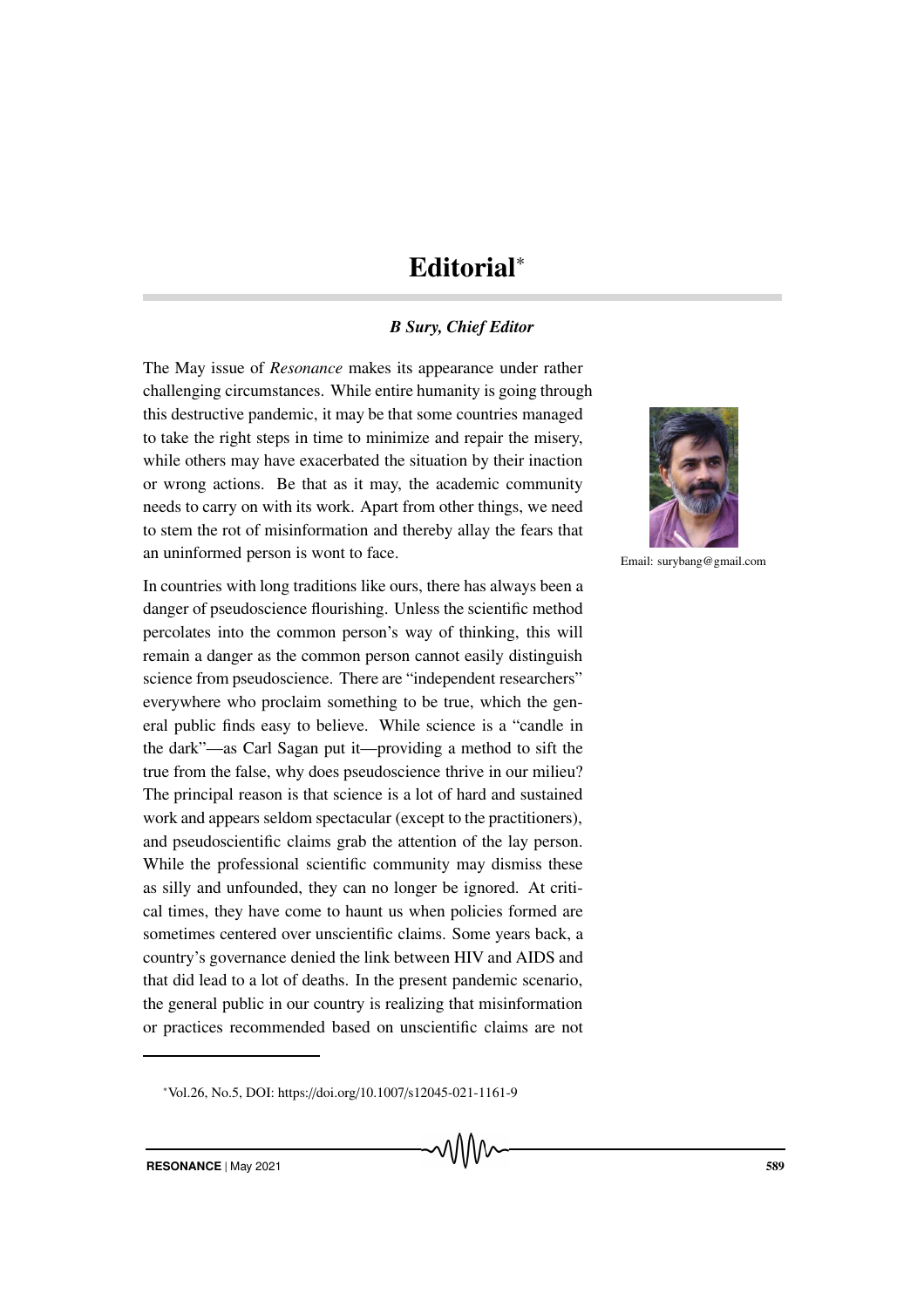## **EDITORIAL**

really effective. While this is heartening, it comes at a cost when several lives are already lost. It is, therefore, one of the most challenging (if not impossible) tasks to get the common person to think scientifically or even rationally.

*Resonance* features here the versatile mathematician John Conway, who has been described by many as a "Magical Genius". Conway's spectrum of interests was one of the widest one can see, and he made lasting impressions on each of them. He was one of the greatest inventors of games and, his motto seemed to be that a lot of mathematics is really revealed through such games. A popular quote by him is, "You get surreal numbers by playing games. I used to feel guilty in Cambridge that I spent all day playing games, while I was supposed to be doing mathematics. Then, when I discovered surreal numbers, I realized that playing games IS mathematics." His "Game of Life" is known even to the proverbial layman—read Madhavan Mukund's article here for more on this. There are two articles in this issue describing some of his contributions, and an Article-in-a-Box mentions a few other tidbits. Considering the enormous influence his work has wielded over diverse subjects, the writings here merely scratch the surface. The pandemic that we referred to in the beginning was also responsible for Conway's death.

Here is a nice little piece of mathematics news that shows the power of what 400000 computers working together can do. One can easily write two solutions of  $x^3 + y^3 + z^3 = 3$  in integers *x*, *y*, *z*; viz., 1, 1, 1 and 4, 4, -5. Whether it was even possible to check if a third solution exists became a refrain after the mathematician Mordell mentioned this in 1953. Recently, Booker and Sutherland harnessed the power of 400000 computers working in parallel on several parts of their algorithm to come up with the next larger solution

 $(569936821221962380720)^3 + (-569936821113563493509)^3$ 

 $+(-472715493453327032)^3 = 3.$ 

Over the years, all values of *k* between 1 and 100 had been found, where a solution to  $x^3 + y^3 + z^3 = k$  was either shown to not exist